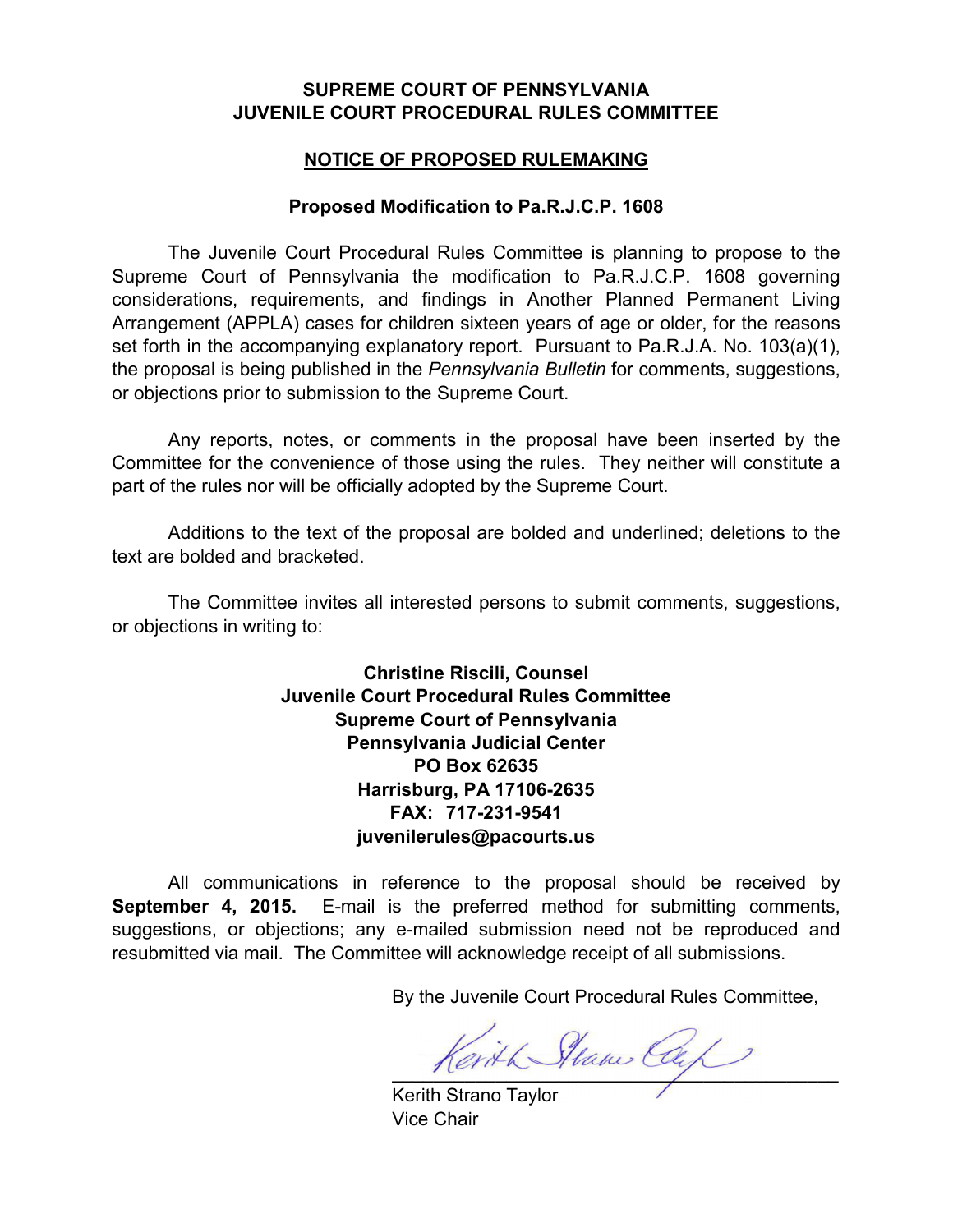## **EXPLANATORY REPORT**

Unless Pennsylvania receives an extension on the implementation date of the new federal legislation, Preventing Sex Trafficking and Strengthening Families Act, P.L. 113-183, on September 29, 2015, several requirements in APPLA cases must be met for children sixteen years of age or older at each permanency hearing. It should be noted that children under the age of sixteen will no longer be permitted to have a permanency plan of APPLA. *See* 42 U.S.C. § 675.

The county agency and the court are required to document, consider, ask, or make certain findings at each permanency hearing. When the county agency documents its requirements pursuant to paragraph (D)(2)(a), the county agency may testify from its case notes or submit a report to the court, whichever the court prefers. If the court requires the county agency to submit a report, the report should be entered into the record and distributed to all parties. It would be advisable for counties to develop a discovery process for these reports. The parties must have the opportunity to cross-exam the caseworker when a report is submitted.

The county agency must document its intensive, ongoing, and unsuccessful efforts to return the child home or secure a placement for the child with a fit and willing relative, a legal guardian, or an adoptive parent. A "fit and willing relative" includes adult siblings. *See* 42 U.S.C. § 675.

Additionally, the county agency must document its steps taken to ensure the child's foster family home or child-care institution is following the reasonable and prudent parent standard. The "reasonable and prudent parent standard" is defined as the standard characterized by careful and sensible parental decisions that maintain the health, safety, and best interests of the child while at the same time encouraging the emotional and developmental growth of the child, that a caregiver shall use when determining whether to allow a child in foster care under the responsibility of the county agency to participate in extracurricular, enrichment, cultural, and social activities. *See* 42 U.S.C. § 675.

Next, the county agency must document that the child has had regular, ongoing opportunities to engage in age or developmentally appropriate activities. "Age and developmentally appropriate activities" is defined as the activities or items that are generally accepted as suitable for children of the same chronological age or level of maturity or that are determined to be developmentally-appropriate for a child, based on the development of cognitive, emotional, physical, and behavioral capacities that are typical for an age or age group and in the case of a specific child, activities or items that are suitable for the child based on the developmental stages attained by the child with respect to the cognitive, emotional, physical, and behavioral capacities of the child. *See* 42 U.S.C. § 675.